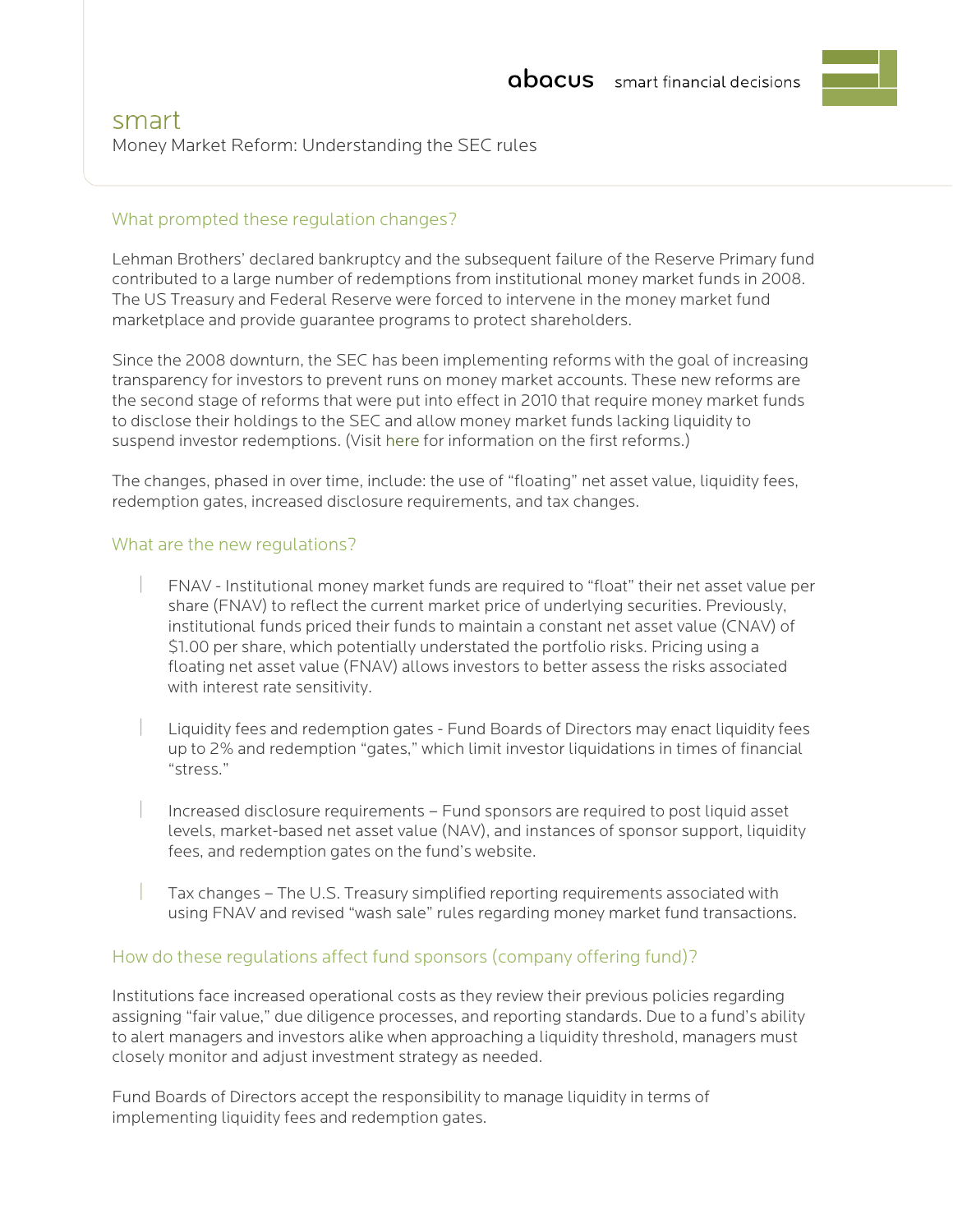# smart

#### Do these regulations affect investors?

With the greater transparency of risk associated with pricing using floating net asset value (FNAV), investors are better able to evaluate institutional funds. Investors should also realize there is a lower incentive to redeem their shares ahead of others, particularly during period of financial stress, due to new liquidity fees and gates that may be in place.

#### What is a redemption gate?

A fund's Board of Directors may elect to put in place a limit on the amount of redemptions from a fund during a specified period of time. This period cannot exceed 10 (business) days out of a 90 day period. The purpose of a redemption gate is to prevent a run on the fund during periods of financial stress.

#### What is a liquidity fee?

Investors may face a fee of up to 2% of their share value to redeem their holdings in a money market fund during periods of financial stress. This fee may be levied by the Board of Directors in an effort to pass the costs associated with raising liquidity to the investor choosing to leave the fund, rather than be absorbed by the remaining shareholders.

## When can a fund's Board of Directors implement liquidity fees and/or redemption gates?

When a fund's weekly liquidity falls below 30%, the Board of Directors has the discretion to introduce fees and or/gates if it is in the fund's best interests.

When a fund's weekly liquidity falls below 10%, the Board of Directors is required to implement a 1% redemption fee (unless the Board votes to implement a different fee ranging from 0-2%). Again, the Board of Directors must act in the shareholder's best interests.

#### When must a fund's Board of Directors remove liquidity fees and/or redemption gates?

When a fund's weekly liquidity exceeds 30%, the Board of Directors must remove fees and/or gates. Note: Gating is always discretionary, whereas fees may be required based on a fund's current liquidity.

#### How can an investor review a fund's weekly liquidity threshold?

According to a new requirement for fund sponsors, a fund's liquidity must be published daily on the fund's website.